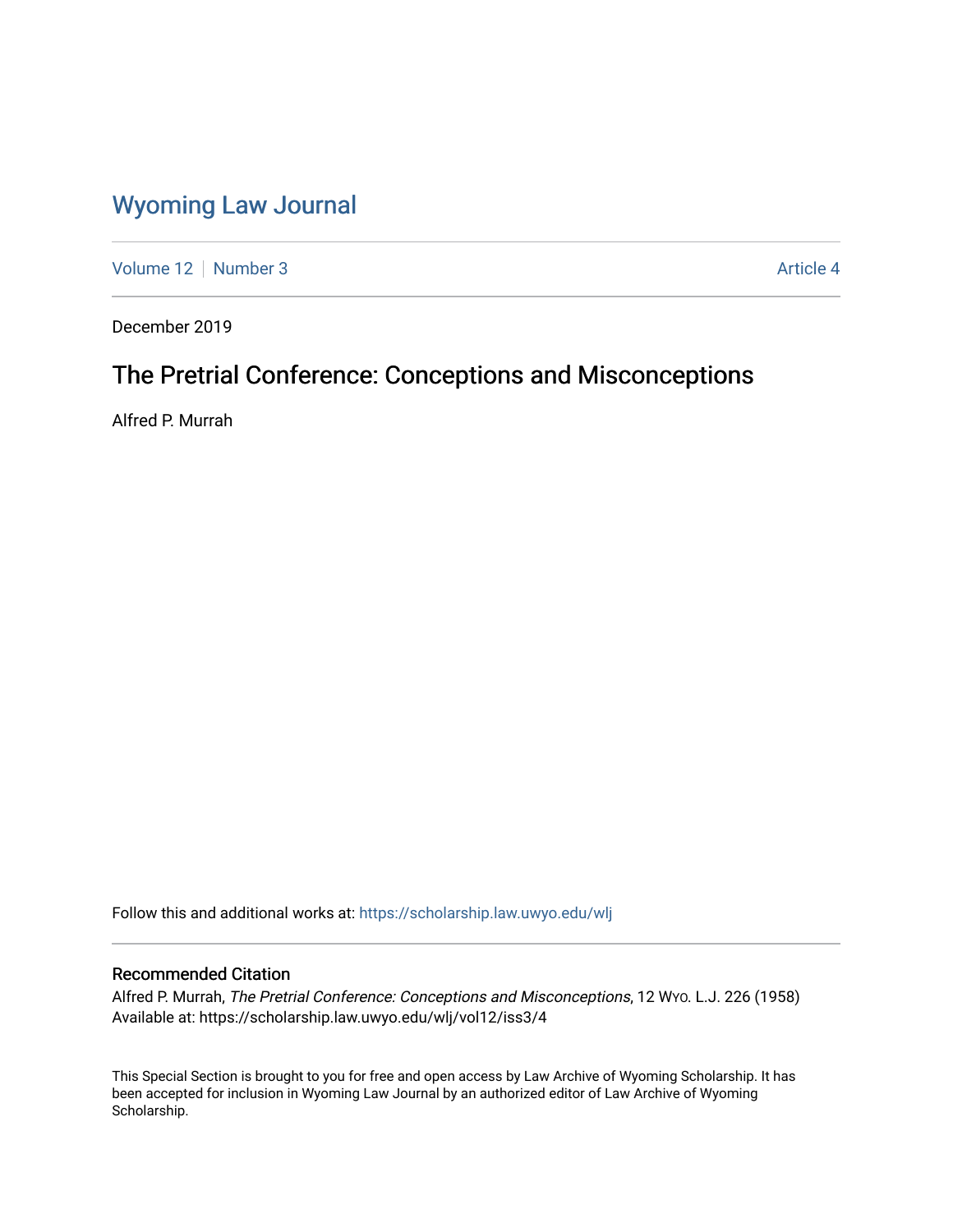### THE PRETRIAL CONFERENCE: CONCEPTIONS **AND MISCONCEPTIONS**

#### **ALFRED** P. **MURRAH\***

As Chairman of the National Pretrial Committee since 1948, it has been my pleasant duty to contact every federal judge upon his assuming office to attempt to win him to the cause of pretrial by pointing out the advantages of its efficient use, and offering the assistance of the national and circuit pretrial committees. Each new judge is invited to sit with a seasoned pretrial judge of his own choice, to observe the pretrial techniques employed by him, not for the purpose of slavishly adopting the methods used by that judge, but for the purpose of affording the new judge an opportunity to observe successful pretrial in practice.

So much has been written on the subject, $1$  so many demonstrations have been conducted throughout the country by trial judges, so much overwhelming evidence in its favor, that it seems almost incredible that lawyers and judges continue to doubt the efficacy of the practice.

Nineteen years after the official adoption of the pretrial conference as a federal court rule and by at least thirty-six states, there remain able, efficient and conscientious judges yet unconvinced. Indeed, pretrial has been called the bastard of the law, even a premature bastard; and in more refined terms, a curse, a joke, a waste of time and money, a means of sandbagging litigants into a settlement-a perfunctory nuisance. Ironically enough, close investigation reveals that all of these are truly representative epitaphs, depending upon concept and practice. Those who have made a special study of the use of pretrial in the federal courts of the country readily admit a justifiable basis for every one of the derogatory labels. Those of us of the Bench and Bar who abhor and deplore procedural change in any form, and those who yet cling to the idea that the trial of a case is a sporting game of skill and chance have difficulty adjusting ourselves to a new concept in the juridical search for truth, which is justice. For, undoubtedly, pretrial, after the exhaustion of discovery, is a relatively new procedural approach in the judicial process. Our reluctance to embrace the new concept of pleadings and practice exemplified in the new rules is born of our congenial aversion to procedural change of any kind. Lord Campbell once said that "the due administration of justice depends more upon the rules by which suits are conducted than on the perfection of the code by which rights are defined." Lord Macmillan said that "Reform of procedure is always a ticklish business for we grow accustomed to paths we have long trodden however tortuous. But the task must be undertaken from time to time if the

<sup>\*</sup>LL.B., University of Oklahoma. United States Circuit Judge, Tenth Circuit. This article was originally published in 44 A.B.A.J. **39** (1958) and is republished here with permission.

**<sup>1.</sup>** Nims, Pretrial; bibligrophy attached to Report of Committee on Pretrail Procedure of Section of Judicial Administration, American Bar Association (1950).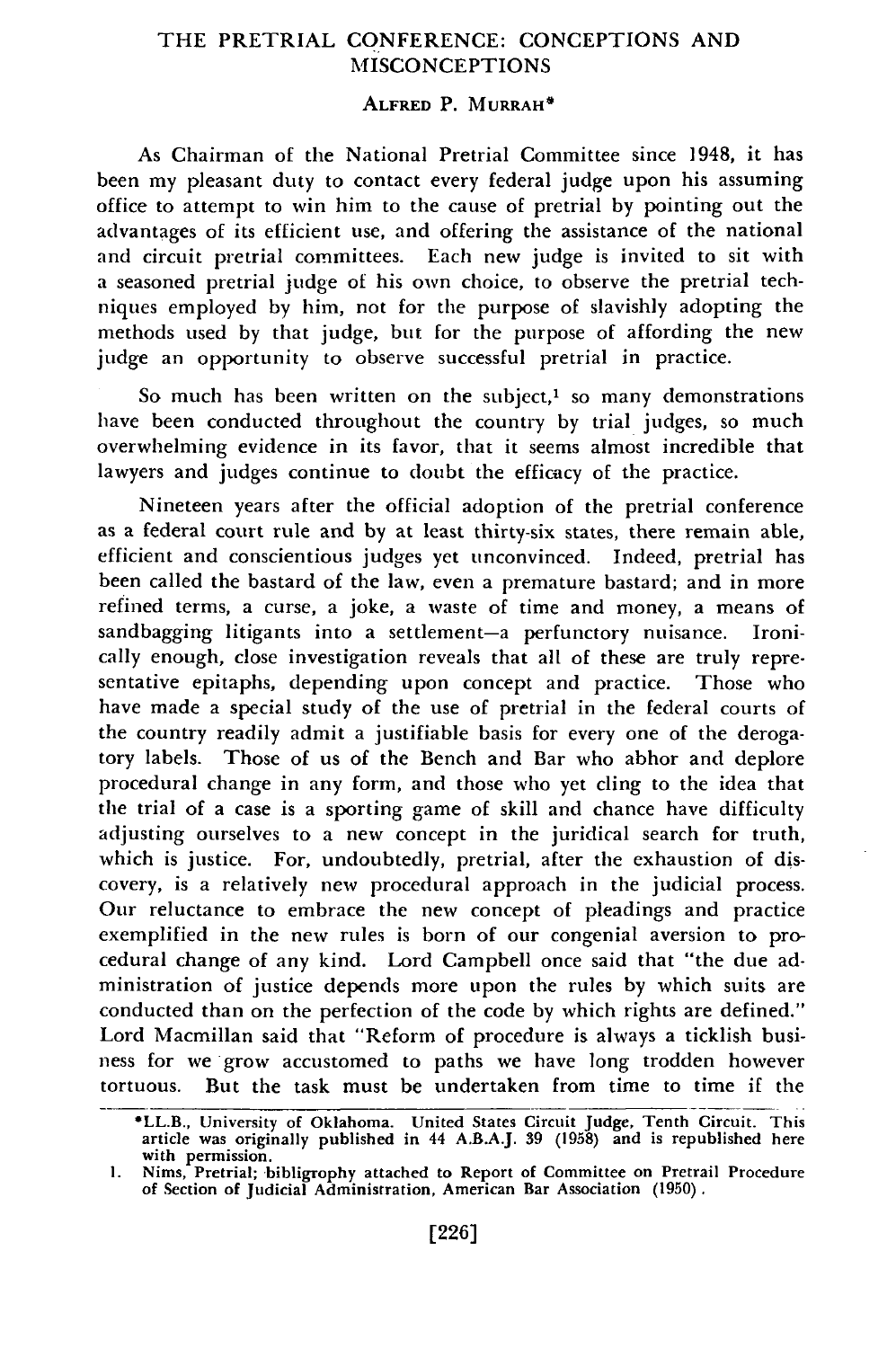vehicle of the law is to keep pace with the changing requirements of the age."<sup>2</sup>

And so has been the way of pretrial conferences. I cannot ever forget one experience which vividly illustrates the burdens of those who advocate procedural change. It was soon after the reorganization of the New Jersey judicial system under its new Constitution. Vanderbilt was the author and the architect, and the new Chief Justice, the bar association of that state was in convention and all of the judges were there. The new Chief Justice had arranged a pretrial demonstration by Chief Judge Laws of the District Court of the District of Columbia for the purpose of devising pretrial techniques for the vitalization of the newly adopted compulsory pretrial court rule. All of the judges were arrayed down front to witness the demonstration. As Chief Judge Laws and his team of able lawyers from Washington moved toward the narrowing of the issues in a complicated lawsuit. obtaining admissions of a fact about which there was no material dispute, and otherwise stripping the lawsuit to its bare bones, the judges got up to leave, one by one, until in the end only a few remained. Chief Justice Vanderbilt was disappointed but not deterred. Writing later on the subject of clearing congested calendars, Vanderbilt mentioned the demonstration, stating, "The judges of our law courts, however, by and large saw nothing good in it, and it required the utmost in persuasion in some instances to get them to give the matter the effort which it requires, for a good pretrial conference in a complicated case is no mean intellectual feat."'3 A *Handbook on Pretrial* was promulgated and made available to all of the judges of the New Jersey courts, providing in part for a check list **df** sixteen specific points or matters which ought to be the subject of inquiry at the pretrial.<sup>4</sup>

Ten years later, Vanderbilt's efforts were triumphantly rewarded. On invitation of the Section of Judicial Administration at the Annual Meeting of the American Bar Association, Chief Justice Vanderbilt brought his team of judges and lawyers to Philadelphia to demonstrate the techniques by which he had lifted the New Jersey judicial system from the bogs of desperation to a shining example for all to see who would look. After a brief introduction by the distinguished Chief Justice, Mr. Justice Brennan, then of the Supreme Court of New Jersey, proceeded to outline with convincing clarity the phenomenal results of discovery and pretrial conferences in the New Jersey courts. The opening sentence of his remarks was, "In New Jersey pretrial conference procedure is championed as the most important of all the pretrial devices designed to assure every litigant that his lawsuit will be disposed of without undue delay and with maximum protection against a result prejudiced by judicial error or influenced by maneuver or surprise."<sup>5</sup>

<sup>2.</sup> Macmillan, Law and Other Things, 35.<br>3. Vanderbilt, Clearing Congested Calendars, 14 N.A.C.C.A. L.J. 326, 337 (1954)<br>4. New Jersey Supreme Court, Manual of Pretrial Practice (1953).<br>5. Brennan, Remarks on Petrial, 17 F.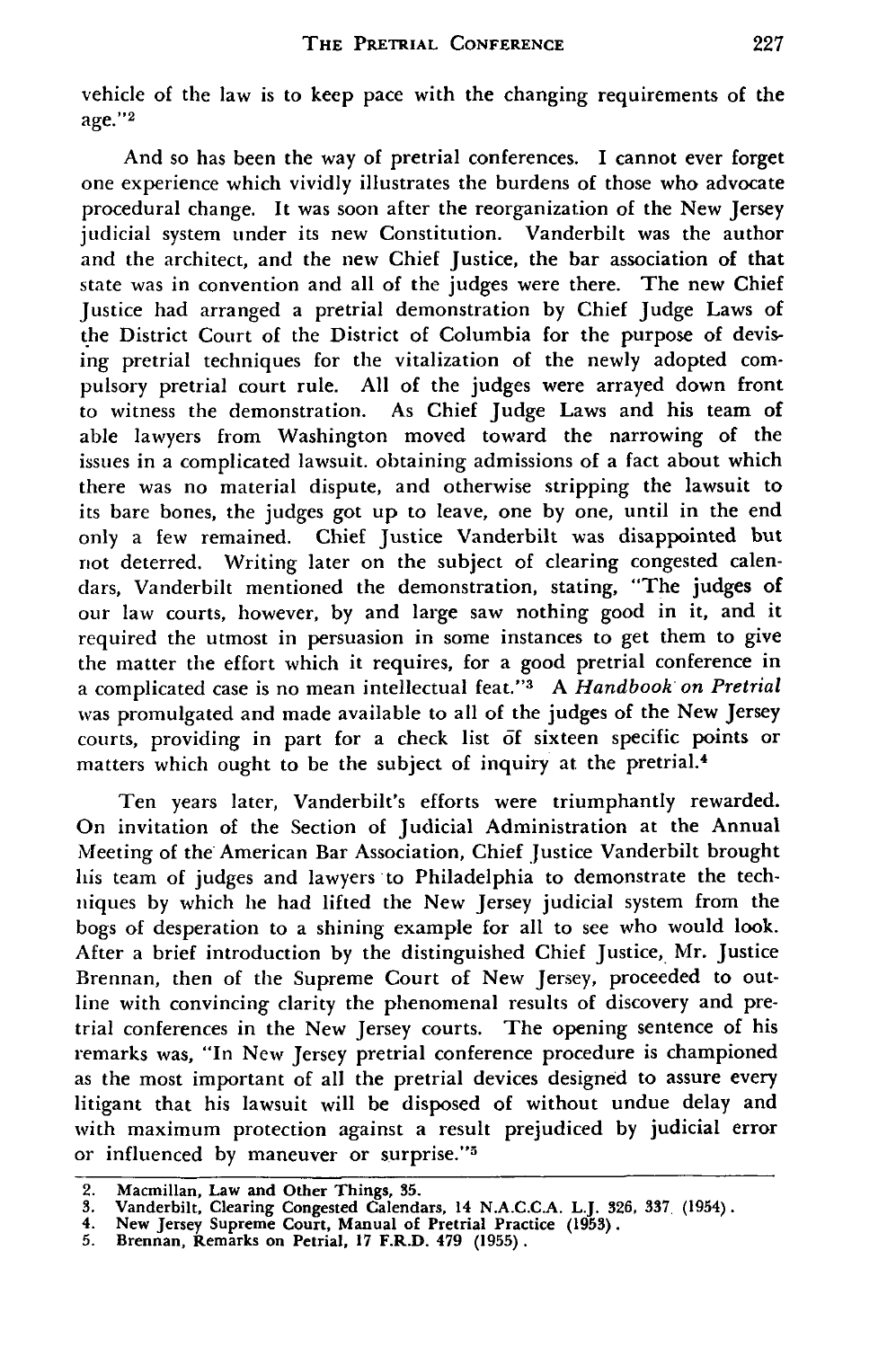As we left the federal courtroom in Philadelphia, one judge, whom I respect and admire, turned to me to say that pretrial procedure was undoubtedly a wonderful thing in New Jersey, but it simply would not work across the river in his jurisdiction. But it has worked there, and the statistics prove it.

On June 30, 1955, when a three-judge committee in the Southern District of New York was appointed by the Chief Judge to study methods of alleviating the appalling condition of the calendars, there were 10,334 cases on the civil dockets and 5,000 additional cases being added annually. There were 5,680 cases waiting for trial on the five civil calendars and the estimated time between issue and trial was over four years. **By** the common sense use of pretrial conferences, adapted to the peculiar problems of that jurisdiction, today it is possible for litigants to obtain a trial within one to four months after they signify their readiness for trial. In a nine months' period, 7,229 civil cases were pretried by the assigned judges. In the language of Judge Irving Kaufman, a member of the Committee who is also a member of the National Pretrial Committee: "Largely as a result of these conferences, a total of **7,162** cases were terminated, *i.e.,* closed out and off the dockets, eliminating a backlog representing eight years of court time."<sup>6</sup> Now, pretrial had been previously inaugurated in the Southern District of New York and abandoned as a failure-a waste of time. Unfortunately, pretrial conferences have been adopted in other jurisdictions with enthusiasm, to be later condemned and abandoned.

And so, the question arises, what is the difference between success and failure? The answer is clear and unequivocal. It lies first in the proper concept of what a pretrial is intended to achieve. Some have construed it as a vehicle for coercing lawyers into settlements, thus denying their day in court. Others have conceived the function to be the settlement of all issues of fact, whether controverted or not, forgetting that discovery rules are available for such purposes and should be exhausted before pretrial conference. These practices have resulted in deep resentment by members of the Bar and rightly so, for the pretrial function is certainly not the avoidance of trial; it is preparation for trial. Still other judges conceive it to be the judge's function in a pretrial to merely call the lawyers together for the purpose of making formal inquiry, first, whether the parties have agreed upon a settlement, and if not, whether they could agree upon anything else. One judge told me just the other day the purpose of pretrials in his court was merely to determine whether the costs had been paid and to agree on a trial date. These conferences are very properly called perfunctory nuisances or even bastards of the law-they make the way of the pretrial advocate hard and disillusioning.

**<sup>6.</sup>** Kaufman, Calendar Decongestion in the Southern District of New York, Journal of American Judicature Society (October-December **1956).**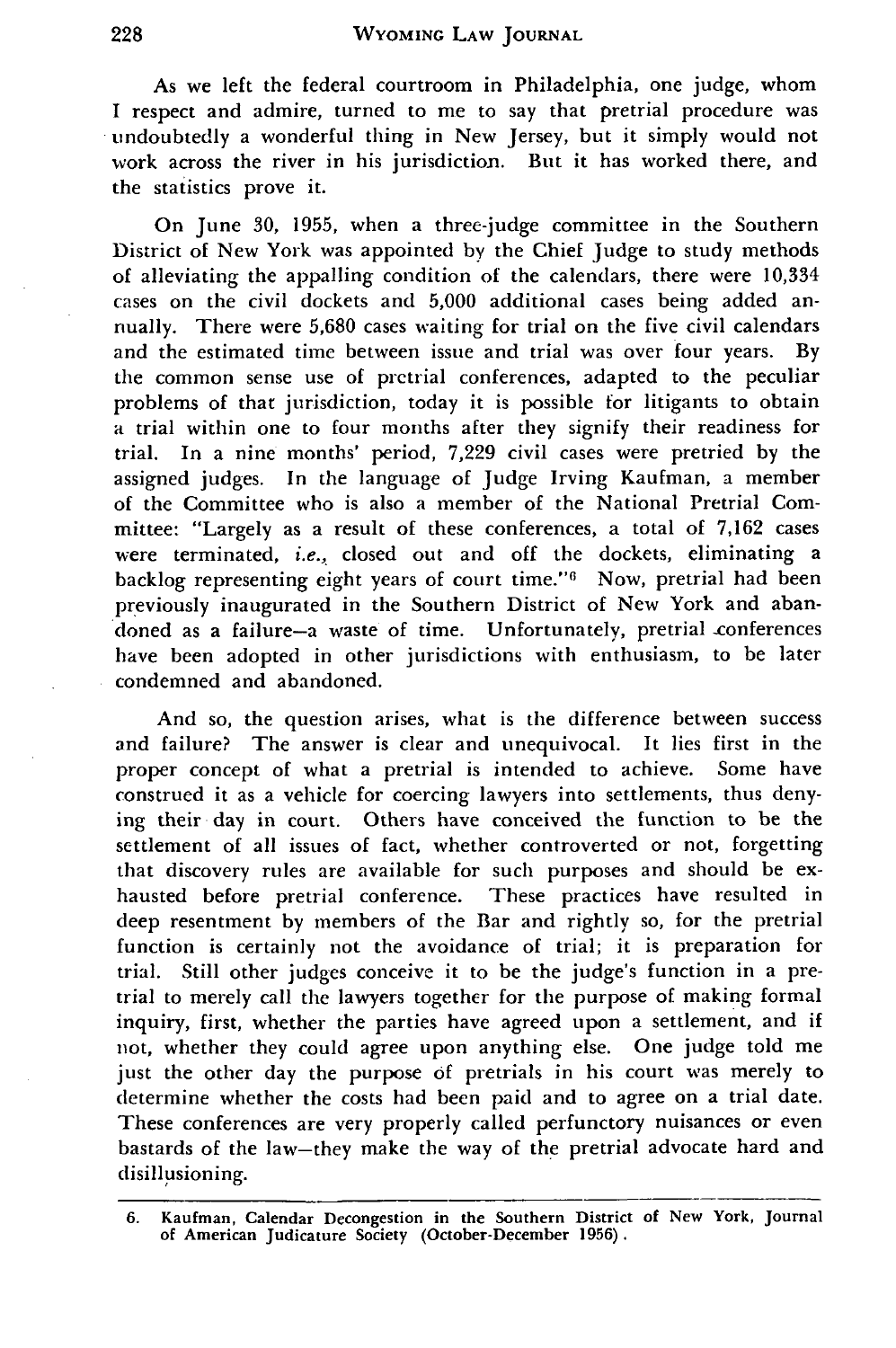The success of pretrial depends upon a proper appreciation of its intended function. It means that the judge must be willing to assume his role as the governor of the lawsuit, not a mere umpire. Judge Holtzoff says that a judge "must not be satisfied to accept counsel's statement of the issues without further analysis. He must constantly draw on his own imagination to suggest subjects for stipulation. Without such active leadership on the part of the judge, pretrial procedure is not likely to achieve success."7

In the language of Chief Judge Charles Clark, pretrial requires real skill on the part of the judge. "To me," said Judge Clark, "successful pretrial represents the perfection of the judicial art." He went on to say, "I hope judges will come to realize more and more how they can demonstrate skill and effective use of their judicial post at this preliminary stage of litigation."<sup>8</sup> This distinguished judicial scholar did not stop at stressing the opportunities for judicial craftsmanship open to the pretrial judge. He thinks, as do all of us, that there are like opportunities for counsel's craftsmanship in the highest tradition of professional practice.

To those lawyers who harbor the idea that the pretrial conference is for the law clerks, let me suggest that more and more the quietude of the pretrial conference will be the atmosphere in which the rights of the parties are shaped and molded ultimately into a just and righteous judgment.

**If** you are interested in techniques, and there are many effective ones, you are invited to read a very exhaustive article by two members of the Wisconsin Bar, appearing in the January, 1954, issue of the *Wisconsin Law Review.* This article is a survey of pretrial in the State of Wisconsin, primarily in the state courts, where it is undoubtedly used effectively in the efficient administration of justice in that state. Your attention is particularly invited to a form of pretrial notice by Judge Tehan which serves to apprise the lawyers of what may be expected of them at a pretrial, thus enabling them to be prepared. When lawyers come into the pretrial conference without any well-convinced idea of what is to be expected of them, they are chary, cautious and reluctant. In a pretrial handbook, prepared and distributed under the auspices of the Pretrial Committee of the Section of Judicial Administration of the American Bar Association in **1955,** seventeen distinct and separate points are suggested as topics for discussion in pretrial.<sup>9</sup> If the lawyers know in advance that they must be prepared to discuss these various points, and the judge has them before him as he guides the case through its pretrial process, there can be no doubt of the advantages to be gained in the porcedure, regardless of the type of case involved.

**<sup>7.</sup>** Holtzoff, Pretrial Procedure in the District of Columbia, Cath. **U.L.** Rev. (January **1953).**

**<sup>8.</sup> Ohio** State **L.J. 163.**

**<sup>9.</sup> Kincaid, A Judge's Handbook of Pretrial** Procedure, **17 F.R.D.** 437 **(1955).**